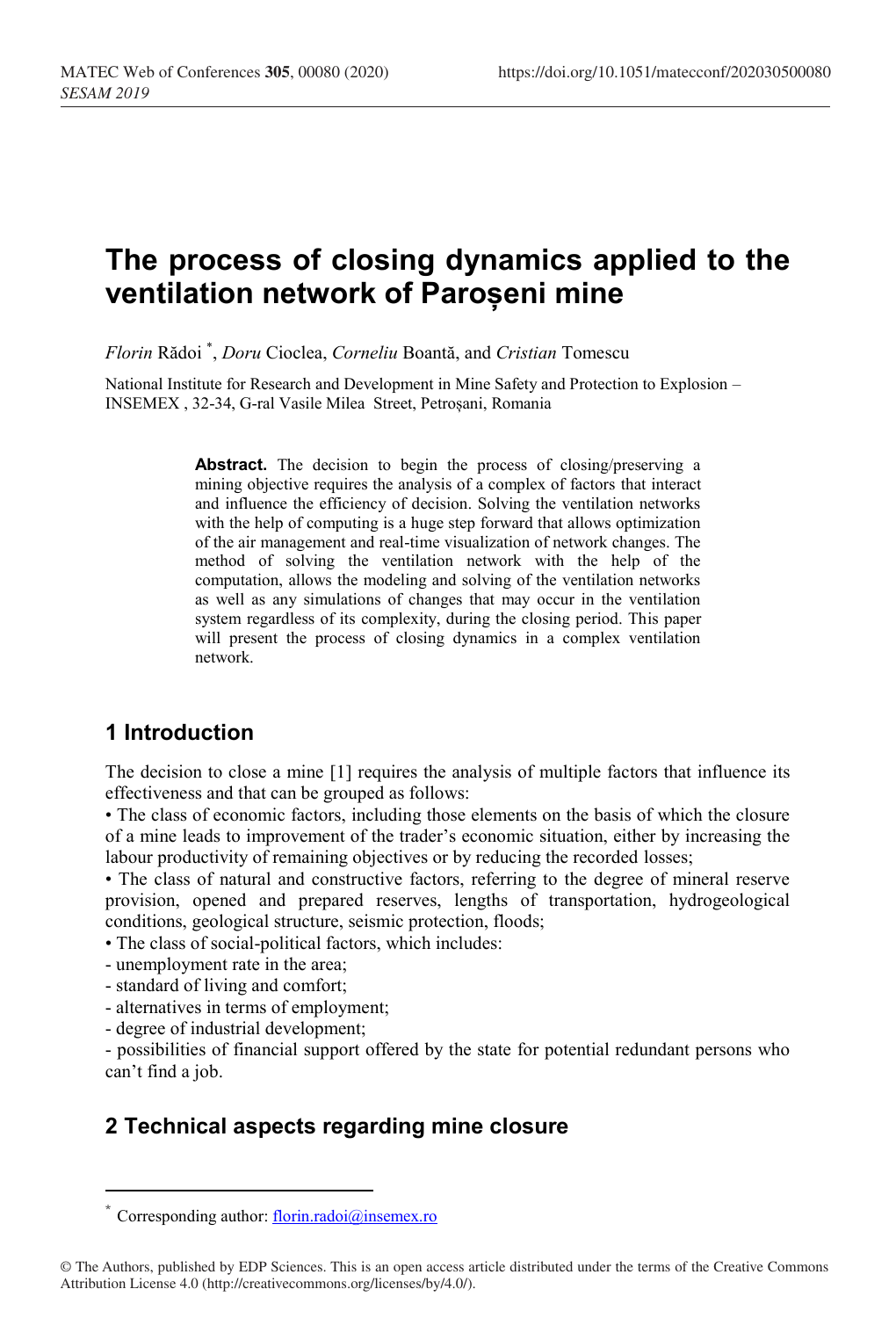The technical documentation will include the following elements:

• technical-economic memorandum regarding the situation of the mine to be closed;

• phased closure schedule for underground mining works (coal faces, preparatory works, openings, etc.);

• schedule for closing access ways to surface (adits, runs, upraises, wells, drillings with a diameter larger than 200 mm, etc.);

• the phased project for ventilation;

• the program for decommissioning technical equipment to be recovered and power supply points (stations and power distribution points) in conjunction with the mine closure program;

• phased program for the capitalization or demolition of surface constructions and ecological restoration of affected lands (dumps, ponds, excavation pitches, water courses, sinking areas, areas damaged by deposits of materials, wastes, building elements);

• prevention and protection plan phased on closing steps;

• general and detailed topographical plans of underground mining activities, completed to date;

• topographical plan of the area, including sinking areas, completed to date.

The general and partial ventilation will be performed in correlation with the mine closure stages based on the annual ventilation project (developed according to the RSSM), [2], quarterly reviewed depending on the changes arose in the circuits following the closure stages. The ventilation project will be approved by the technical management of the coordinating institution and will be supported by the technical management of the branch.

## **3 Solutions regarding closure of underground and mine workings connected with the surface**

The closure of the underground mining works (coal faces, first mining and development workings, etc.) [3] will be carried out in a phased manner, backing from the mine field boundary towards the ventilation circuits, found under the general depression of the mine, inclusively towards the surface connection paths, based on a technical closure project that will include:

• the state of mine workings in terms of support, free profile, set-up and traffic and transportation possibilities. Where needed, the mine workings to be re-engineered or those needing the transportation path for the evacuation of recovered technical equipment to be rebuilt shall be specified;

• schedule for the closure of underground mine workings by horizons (elevation marks) and within each horizon;

• access ways (circulation and transport) for each closure stage, indicating routes for evacuation of recoverable machinery;

• mine workings closure technology (backfilling, directed caving in or abandonment as they are). Mechanical installations (devices) used to recover support;

• types of mine closure dams, along with their site location on topographic plans. In areas with possible floods, the dams will be sized to withstand the foreseeable water pressure;

• the flow of accumulated water and the forecast of mine workings flooding over time. The risk of water accumulation for neighbouring mines or an unabandoned part of the mine and measures to prevent their flooding;

• risk perimeter for surface caving-ins and time tracking of the caving area.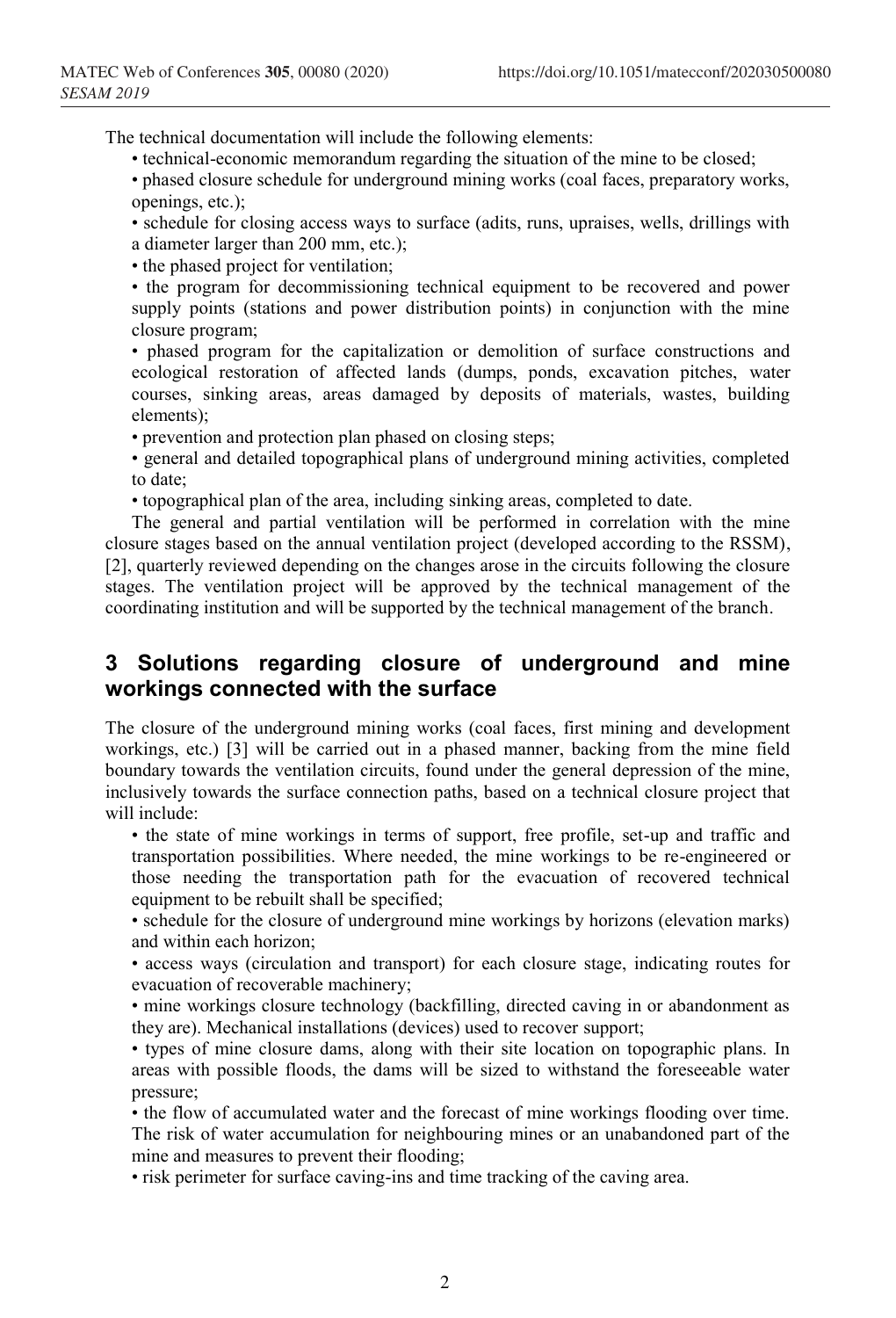The closure of mine workings connected with the surface (adits, runs, upraises, wells, drillings with a diameter larger than 200 mm, etc.) will be carried out based on a technical project that will include:

Closure of mine workings with a less than  $30^{\circ}$  dip (adits, runs):

o Approach of mine workings closure:

- by backfilling for mine workings that have as ceiling, all the way up to the surface, a package of rocks, not thicker than 50 m;

- by taking of the metal props or leaving the working as it stands, if the working is caved in stable rocks and if the stability of surface terrain is certified by geotechnical studies; in this situation measures will be taken to avoid the entry of foreign persons into the underground through excavations behind the dams;

- backfilling will be performed with the use of flight conveyers, conveyor belts, front dump cars or by hydraulic transport of a consistent mixture of thermal ash and water, with binder additions, put into operation by means of a kneading -pumping aggregate, the pulp being directed to the place of deposition by pipes or hoses.

o Approach of mine entrance closure for mine workings connected with the surface - with safety earth walls, for workings that were closed by backfilling;

- with concrete stoppings having a thickness of minimum 0.5 m, embedded in compact rock throughout the entire perimeter, for workings that were closed by taking of the metal props or leaving the working as it stands.

o Setting up safety pipes within mine dams: "swan neck" type safety pipes will be installed within dams, for water evacuation.

• Closure of mine workings with a dip higher than 30° (adits, raises):

o Approach of mine workings closure:

- by building a dam, resistant to the backfill pressure, embedded in the walls of the adit or raise, located at an accessible point, where the thickness of rocks in the mine working's ceiling, all the way up to the surface, measures at least 50 m vertically;

- by backfilling the mine working between the dam and the adit or raise entrance;

- for dips lower than 60°, backfilling will be performed with the use of flight conveyers, conveyor belts, gutters or downstream pipelines or by hydraulic transport of a consistent mixture of thermal ash and water, with binder additions, put into operation by means of a kneading -pumping aggregate, the pulp being directed to the place of deposition through pipes or hoses.

o Approach of mine entrance closure for mine workings connected with the surface

- with at least 0.5m thick safety earth walls embedded in compact rock over the entire mining area;

- or with a reinforced concrete plate, resistant to a pressure of  $32kN/m^2$ ;

o Setting-up gas control pipes and fireproof pipes within dams and fitting the concrete plate with window, for monitoring the level of backfill and the fireproof gas drainage pipe, if necessary. When closing ascendant mine workings, "swan neck" type safety pipes will be installed within dams and pipes, for water evacuation.

 Closure of vertical mine workings (circulation and ventilation shafts, air funnels and boreholes having a diameter larger than 200 mm):

o the required amount of backfill material depending on the pit volume and density of the material used;

o type of backfill material and its granulation, stating that:

- the maximum grogs size will not exceed 250 mm;

- a material that has no tendency to form vaults, having a grain size of less than 100 mm (gravel, slag, sandstone, concrete or brick pieces) is used on the last section of 50 m to surface;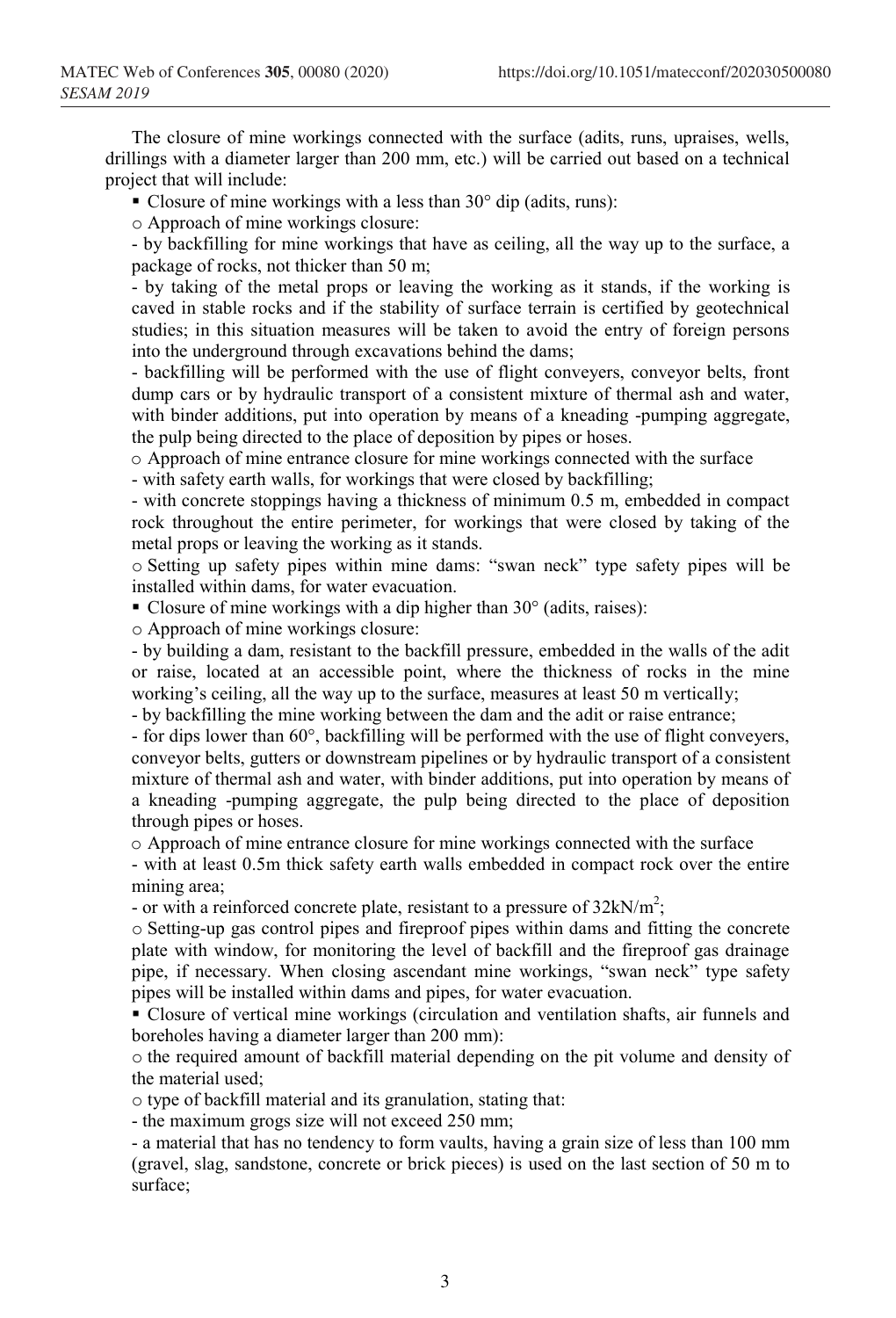- if the occurrence of air - methane mixtures is possible, wet and fine grain backfill material is required:

- in the case of water accumulation in the pit, it is necessary to use backfill with a specific gravity of more than  $1.3 \text{ kg/dm}^3$ ;

o forecast of the water flow that accumulates in the pit and from where it flows;

o methane emission regime and areas where it may occur (abandoned mine workings, coal tar interceptions and tectonic disturbances);

o the necessary preparatory work to be carried out before the pit's backfilling:

- construction of dams in the workings connected with the surface with the pit or boxhole raises, which are to be backfilled, dimensioned at the pressure created by the backfilling material, in order to prevent the leakage of the material through these workings;

- if it possible as safety is concerned, removal of set-ups in the pit, obstructing the section and preventing free fall of the backfill;

- setting-up of the pit entrance in order to avoid putting in oversized backfill material;

- assembling the means of continuous transportation of backfill material towards the point of discharge into the pit;

- fencing the surface restricted area, within 20 m radius around the well, until the end of the backfilling activity, to prohibit the access of the unauthorized persons; in this respect, warning signs stating prohibited access will also be displayed;

o organizing the backfilling activities with reference to:

- periodic tracking of filling level and material used as backfill, in accordance with the project;

- tracking the shrinkage of the backfill column and filling it up after completion of the backfilling activities;

- the method chosen for filling up the voids under the reinforced concrete plate, resulted after shrinkage, with backfill material. When applying the technology, account shall be taken of the relatively small size of the manway and that by gravitational disposition complete filling of voids is not possible;

o the means for sealing surface connections with the pit (ventilation ways, ducts and cable ways, pipes, etc.);

o means of pit closure module by using a reinforced concrete plate resistant to a pressure of 32kN/m<sup>2</sup>. Possibilities of using the support from the pit entrance as a prop surface for the closure plate;

o means of fitting the closure plate with an observation window, for monitoring backfill column levels and the gas drainage pipe, when necessary;

o means of surface marking the center of the well entrance, in case the closure decision provides for the reinforced concrete plate to be covered with a layer of soil. The mark shall bear the name, the axis coordinates and the diameter of the well;

o the graphic part (pit section and its set-up, pit height profile, major tectonic strains and disruptions intercepted when digging the pit, shop drawing for the closure plate.

Pit filling operations shall be carried out without intermittences, with no breaks allowed. As far as possible, when performing pit's backfilling the intercepted groundwater shall be taken into account and shall be recovered by a bed of clay of at least 20 m vertically.

The entrance of the pit backfilled with unconsolidated rock must be covered with a reinforced concrete plate. The concrete plate must be provided with an access window to monitor and apply any refill measures.

Surface access works (slopes and galleries) should be closed shortly after the closure decision has been taken, for reasons of population's safety. Choosing the right closure or remediation technology depends on the following factors:

- location of the gallery in relation to the surface,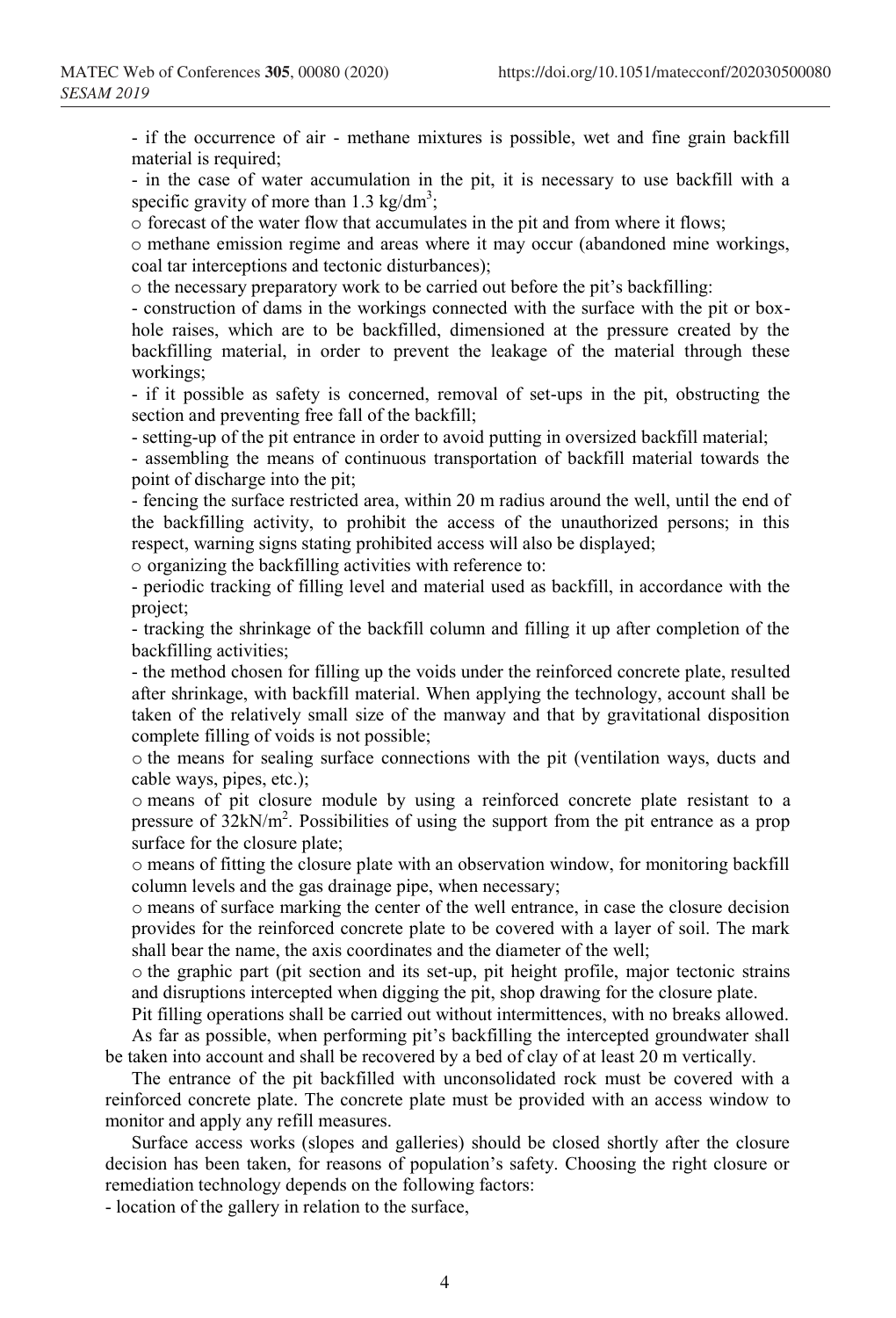- geological and hydrogeological conditions,

- gallery function,

- general state of the gallery in terms of stability and accessibility.

In order to achieve a correct closure of abandoned galleries, the following constructive solutions compatible with best practices can be adopted:

- construction of a dam at the gallery's entrance out of precast concrete or concrete;

- backfilling a minimum 10 m long section, immediately behind the gallery opening (the total length of the backfilled area varies depends on surface stability on the gallery alignment);

- full gallery backfilling;

- closure of the gallery entrance by detonation for caved-in galleries in order to restore the natural environment.

- closing a gallery entrance with a lockable iron gate is only permitted until the closure activities begin.

Mine flooding is an integral part of the mine closure and rehabilitation process. After completion of the preparatory activities (backfilling, stabilization, removal of contaminated machinery, recovery of recyclable metals, etc.), mine water discharge will be reduced and finally stopped. At this stage, the natural intake of underground water will lead to mine filling (uncontrolled flooding).

Flood concepts and strategies need to be adapted to site specificity, but without omitting well-established routine procedures. It is necessary to continually update the concept underlying the flood and adapt it to the results of the monitoring that is being carried out concurrently (flood monitoring).

All these solutions for the closure of underground and mine workings connected with the surface were applied both to the restriction and to the closure of the Paroseni mine.

## **4 The ventilation network of the Paroșeni mine during the closure period**

In order to determine the dynamics of the changes of the ventilation network, [4, 5, 6, 7], in relation to the initial stage, it is necessary to consider the mining works that will be phased out of operation, respectively of the sub-circuits that will come into operation, in perspective, in relation with maintaining the production capacities. All mining works that constitute sub-circuits or parts of sub-circuits, which are eliminated or introduced into the ventilation network, modifying its architecture are a closing step. In order to determine the succession of the closing stages, [8] it will be taken into account the safety ensuring conditions in the underground by properly dimensioning the air flows, respectively by judicious use of the ventilations constructions.

The results of the closing stage no. 1 showed reduced changes, less than 12,5%, compared to the results obtained on the basic ventilation network. At the mine level, the air flow decreased by 3.04%, from 94.13  $m<sup>3</sup>/s$  to 91.27  $m<sup>3</sup>/s$ . At the level of the main ventilation station no. 18 VOD 3.0, the annual cost of ventilation decreased by 1.83%.

The results of the closing stage no. 2 showed very big changes, more than 100%, compared to the results obtained on the basic ventilation network. At the mine level, the air flow decreased by 48.56%, from 94.13  $\text{m}^3\text{/s}$  to 48.42  $\text{m}^3\text{/s}$ . At the level of the main ventilation station VOKD 2.4, the annual cost of ventilation decreased by 55.53%.

The results of the closing stage no. 3 showed moderate changes, less than 43%, compared to the results obtained on the basic ventilation network. At the mine level, the air flow decreased by 3.45%, from 94.13  $m<sup>3</sup>/s$  to 90.88  $m<sup>3</sup>/s$ . At the level of the main ventilation station no. 18 VOD 3.0, the annual cost of ventilation decreased by 0.27%.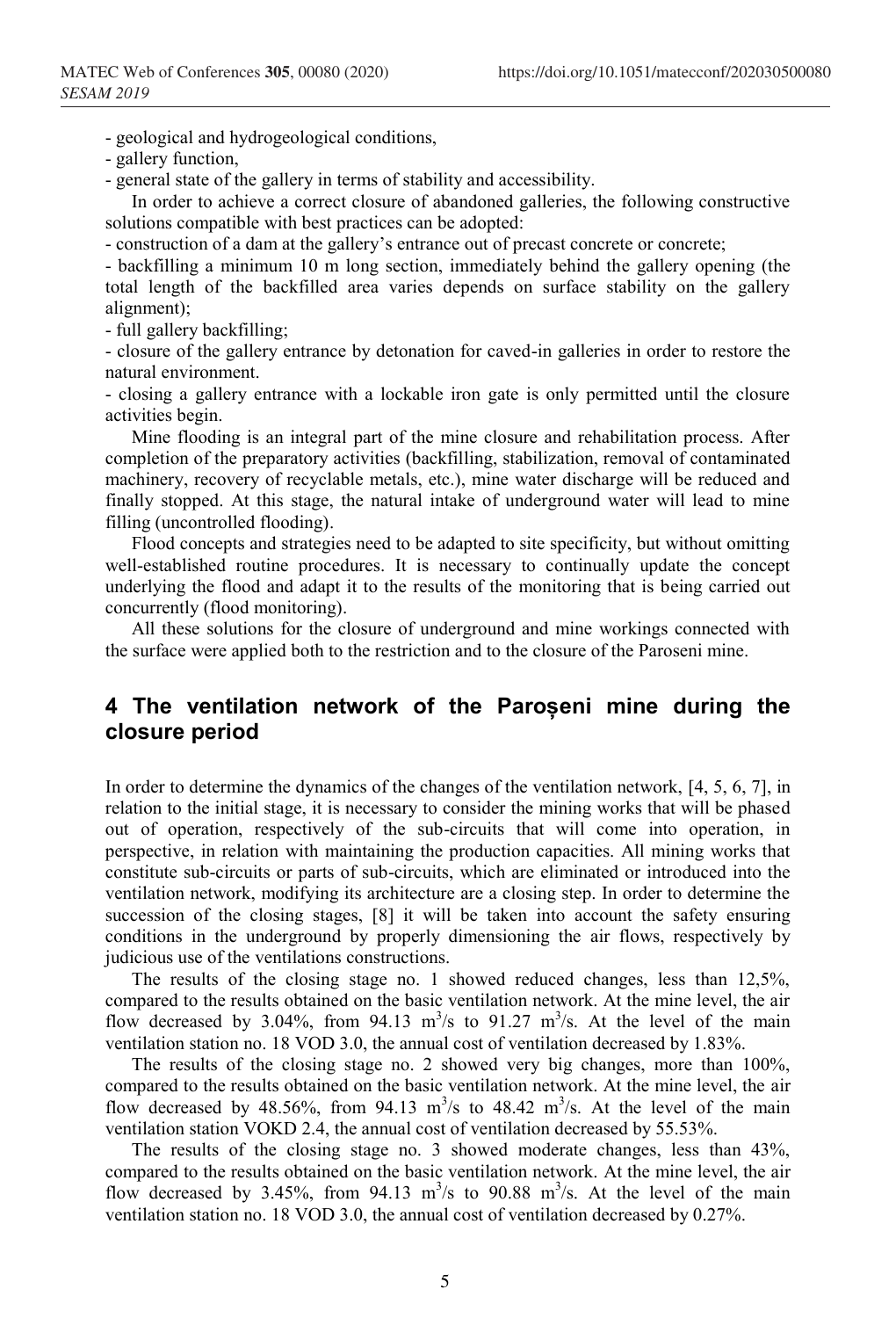

**Fig. 1.** Ventilation network of Paroșeni mine for the 8 closing stages (as numbered in each figure)

The results of the closing stage no. 4 showed moderate changes, less than 43.5%, compared to the results obtained on the basic ventilation network. At the mine level, the air flow decreased by 3.45%, from 94.13  $m<sup>3</sup>/s$  to 90.73  $m<sup>3</sup>/s$ . At the level of the main ventilation station no. 18 VOD 3.0, the annual cost of ventilation decreased by 0.37%.

The results of the closing stage no. 5 showed moderate changes, less than 45%, compared to the results obtained on the basic ventilation network. At the mine level, the air flow decreased by 7.55%, from 94.13  $m^3/s$  to 87.02  $m^3/s$ . At the level of the main ventilation station no. 18 VOD 3.0, the annual cost of ventilation decreased by 1.37%.

The results of the closing stage no. 6 showed moderate changes, less than 40%, compared to the results obtained on the basic ventilation network. At the mine level, the air